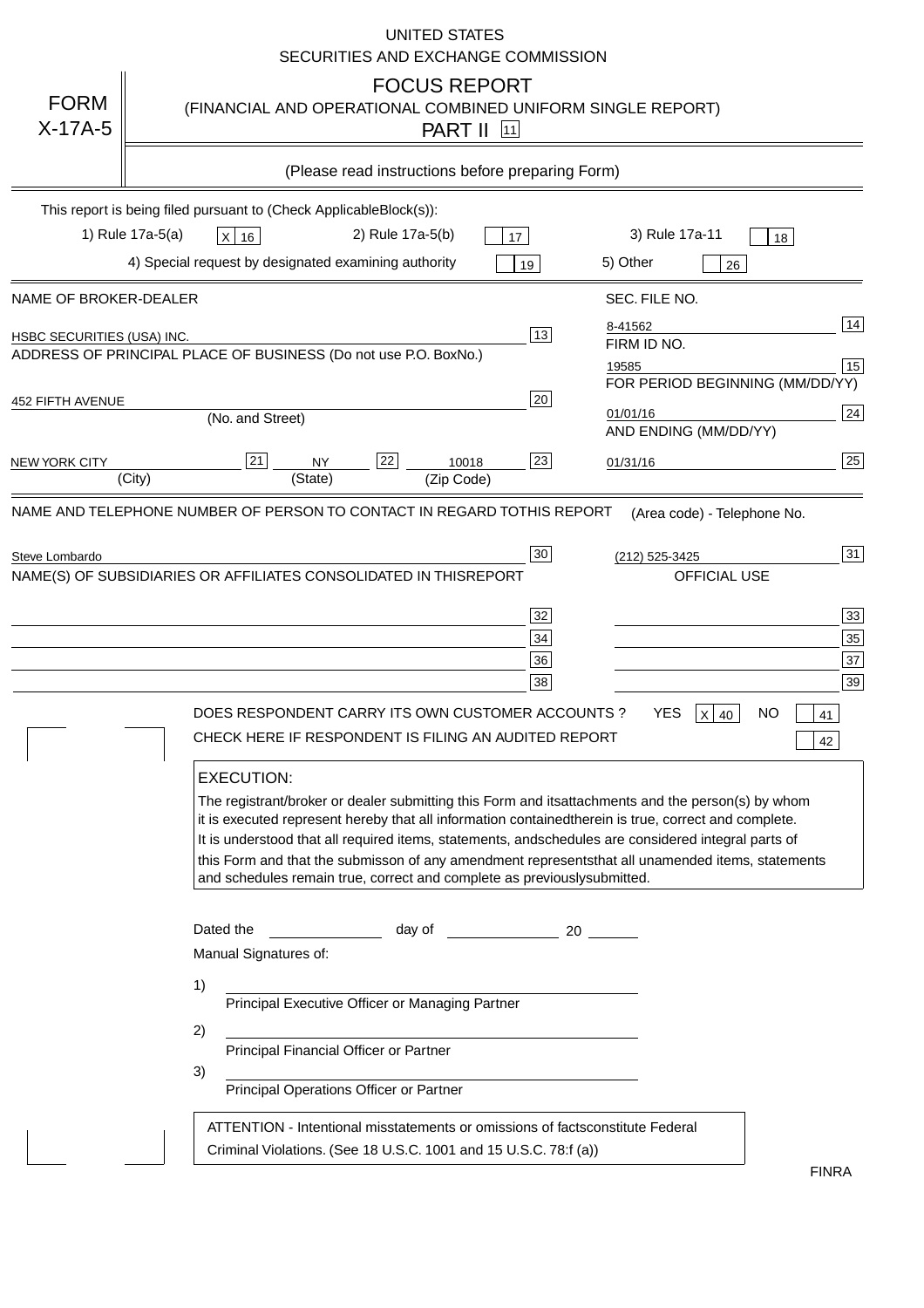BROKER OR DEALER

HSBC SECURITIES (USA) INC.

 $01/31/16$ 

as of

# STATEMENT OF SEGREGATION REQUIREMENTS AND FUNDS IN SEGREGATION FOR CUSTOMERS TRADING ON U.S. COMMODITY EXCHANGES

| SEGREGATION REQUIREMENTS (Section 4d(2) of the CEAct)                                          |                    |                          |                  |
|------------------------------------------------------------------------------------------------|--------------------|--------------------------|------------------|
| 1. Net ledger balance                                                                          |                    |                          |                  |
| A. Cash                                                                                        |                    | \$<br>674,186,457 7010   |                  |
| B. Securities (at market)                                                                      |                    | 1,050,372,664 7020       |                  |
| 2. Net unrealized profit (loss) in open futures contracts<br>traded on a contract market       |                    | $(337, 305, 694)$ 7030   |                  |
| 3. Exchange traded options                                                                     |                    |                          |                  |
| A. Add market value of open option contracts purchased on a<br>contract market                 |                    | 104,787,759 7032         |                  |
| B. Deduct market value of open option contracts granted (sold)<br>on a contract market         |                    | 33,834,373) 7033         |                  |
| 4. Net equity (deficit) (add lines 1, 2, and 3)                                                |                    | 1,458,206,813 7040       |                  |
| 5. Accounts liquidating to a deficit and accounts with debit<br>balances                       |                    |                          |                  |
| - gross amount                                                                                 | 48,085,878<br>7045 |                          |                  |
|                                                                                                |                    |                          |                  |
| Less: amount offset by customer owned securities                                               | 48,085,878) 7047   |                          | ი  7050          |
| 6. Amount required to be segregated (add lines 4 and 5)                                        |                    | \$<br>1,458,206,813 7060 |                  |
|                                                                                                |                    |                          |                  |
| FUNDS IN SEGREGATED ACCOUNTS                                                                   |                    |                          |                  |
| 7. Deposited in segregated funds bank accounts                                                 |                    |                          |                  |
| A. Cash                                                                                        |                    | 161,880,027 7070         |                  |
| B. Securities representing investments of customers' funds<br>(at market)                      |                    |                          | 7080<br>$\Omega$ |
| C. Securities held for particular customers or option customers<br>in lieu of cash (at market) |                    | 177,571,380              | 7090             |
| 8. Margins on deposit with derivatives clearing organizations<br>of contract markets           |                    |                          |                  |
| A. Cash                                                                                        |                    | \$<br>53,963,032 7100    |                  |
| B. Securities representing investments of customers' funds<br>(at market)                      |                    | 149,457,722 7110         |                  |
| C. Securities held for particular customers or option customers<br>in lieu of cash (at market) |                    | 872,801,285 7120         |                  |
| 9. Net settlement from (to) derivatives clearing organizations<br>of contract markets          |                    | 27,246,356 7130          |                  |
| 10. Exchange traded options                                                                    |                    |                          |                  |
| A. Value of open long option contracts                                                         |                    | 104,787,759 7132         |                  |
| B. Value of open short option contracts                                                        |                    | 33,834,373 7133          |                  |
| 11. Net equities with other FCMs                                                               |                    |                          |                  |
| A. Net liquidating equity                                                                      |                    | 38,299,476 7140          |                  |
| B. Securities representing investments of customers' funds<br>(at market)                      |                    |                          | 7160             |
| C. Securities held for particular customers or option customers<br>in lieu of cash (at market) |                    |                          | 7170             |
| 12. Segregated funds on hand (describe:                                                        |                    |                          | $0$ 7150         |
| 13. Total amount in segregation (add lines 7 through 12)                                       |                    | 1,552,172,664 7180       |                  |
| 14. Excess (deficiency) funds in segregation (subtract line 6 from line 13)                    |                    | £<br>93,965,851 7190     |                  |
| 15. Management Target Amount for Excess funds in segregation                                   |                    | 70,000,000 7194<br>\$    |                  |
| 16. Excess (deficiency) funds in segregation over (under) Management Target Amount Excess      |                    | 23,965,851 7198<br>\$    |                  |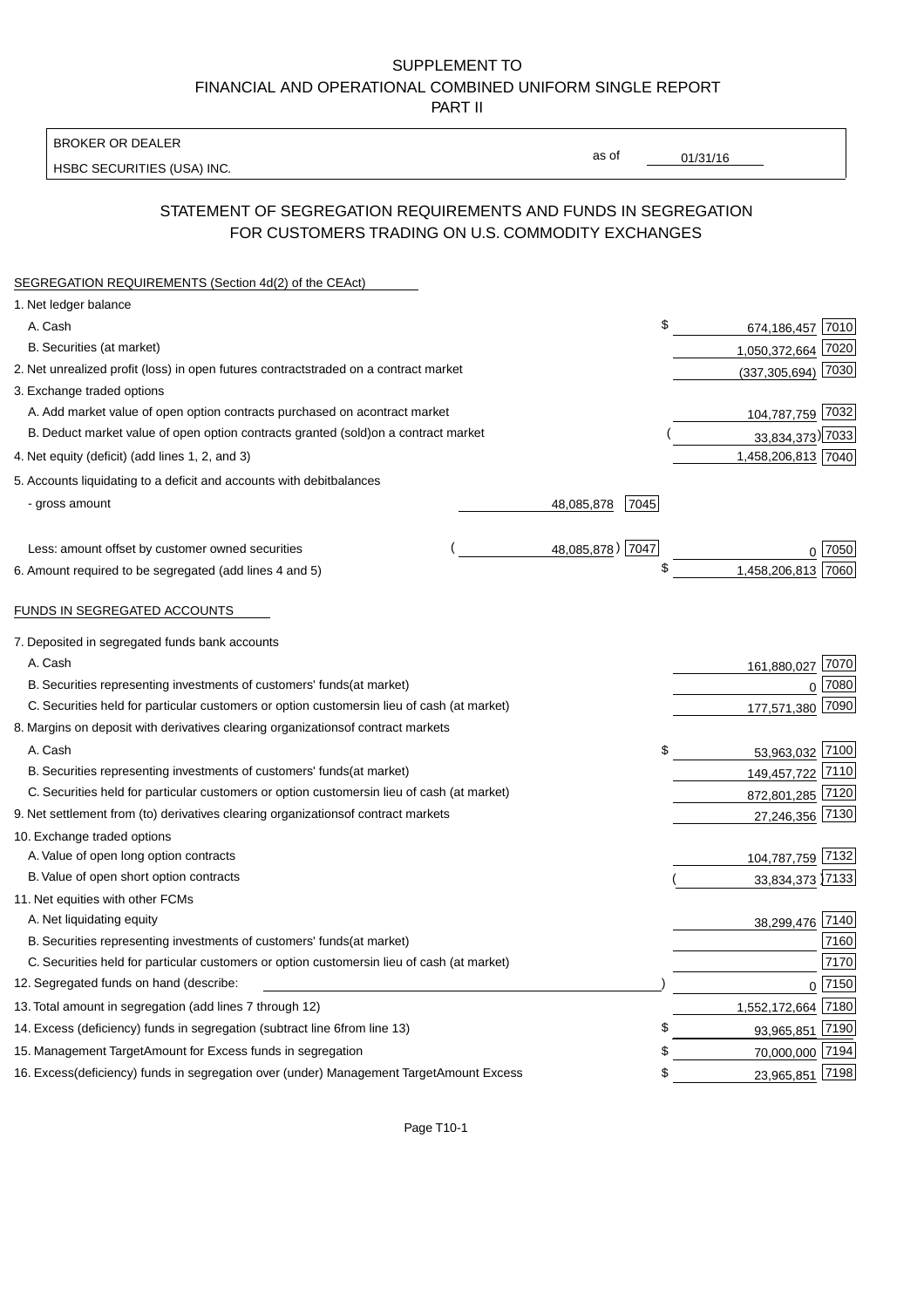PART II

 $\overline{\phantom{a}}$ 

| <b>BROKER OR DEALER</b>                                                              |                                        | as of     |          |           |
|--------------------------------------------------------------------------------------|----------------------------------------|-----------|----------|-----------|
| HSBC SECURITIES (USA) INC.                                                           |                                        |           | 01/31/16 |           |
| STATEMENT OF SEGREGATION REQUIREMENTS AND FUNDS IN SEGREGATION                       | FOR CUSTOMERS' DEALER OPTIONS ACCOUNTS |           |          |           |
| 1. Amount required to be segregated in accordance<br>with Commission regulation 32.6 |                                        | \$        |          | 7200<br>0 |
| 2. Funds in segregated accounts                                                      |                                        |           |          |           |
| A. Cash                                                                              | \$                                     | $0$  7210 |          |           |
| B. Securities (at market)<br>C. Total                                                |                                        | $0$  7220 |          | 7230      |
| 3. Excess (deficiency) funds in segregation                                          |                                        |           |          |           |
| (subtract line 2.C from line 1)                                                      |                                        |           |          | 0 7240    |

 $\overline{1}$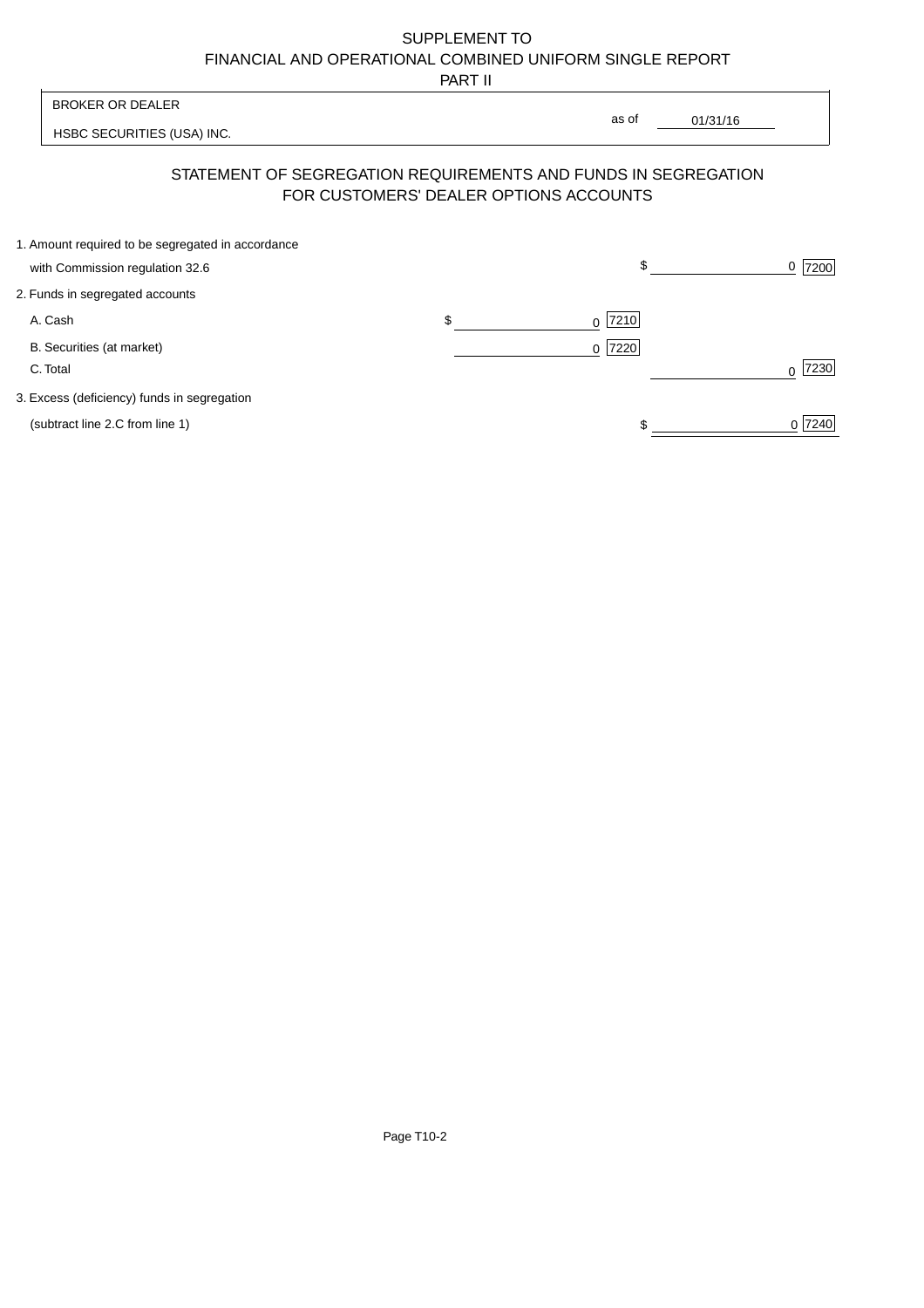PART II

HSBC SECURITIES (USA) INC. The second of the second of the second of the second of the second of the second of the second of the second of the second of the second of the second of the second of the second of the second of BROKER OR DEALER

as of

### STATEMENT OF SECURED AMOUNTS AND FUNDS HELD IN SEPARATE ACCOUNTS PURSUANT TO COMMISSION REGULATION 30.7

#### FOREIGN FUTURES AND FOREIGN OPTIONS SECURED AMOUNTS

| Amount required to be set aside pursuant to law, rule or<br>regulation of a foreign government<br>or a rule of a self-regulatory organization authorized<br>thereunder                       |                                               | \$<br>O.                          | 7305          |
|----------------------------------------------------------------------------------------------------------------------------------------------------------------------------------------------|-----------------------------------------------|-----------------------------------|---------------|
| 1. Net ledger balance - Foreign Futures and Foreign Option Trading - All Customers<br>A. Cash<br><b>B.</b> Securities<br>(at market)                                                         |                                               | \$<br>(33,902,071)<br>131,811,347 | 7315<br> 7317 |
| 2. Net unrealized profit (loss) in open futures contracts traded on a foreign                                                                                                                | board of trade                                | 49,100,410                        | 7325          |
| 3. Exchange traded options<br>A. Market value of open option contracts purchased on a foreign board of trade<br>B. Market value of open contracts granted (sold) on a foreign board of trade |                                               | 0<br><sup>0</sup>                 | 7335<br>7337  |
| 4. Net equity (deficit) (add lines 1.2. and 3.)                                                                                                                                              |                                               | \$<br>147,009,686                 | 7345          |
| 5. Accounts liquidating to a deficit and accounts with<br>debit balances - gross<br>amount<br>Less: amount offset by customer owned securities                                               | 7351<br>\$.<br>21,707,963<br>21,707,963) 7352 |                                   | 7354          |
| 6. Amount required to be set aside as the secured amount - Net Liquidating                                                                                                                   | Equity Method (add lines 4 and 5)             | \$<br>147,009,686                 | 7355          |
| 7. Greater of amount required to be set aside pursuant to foreign jurisdiction (above) or                                                                                                    | line 6.                                       | \$<br>147,009,686                 | 7360          |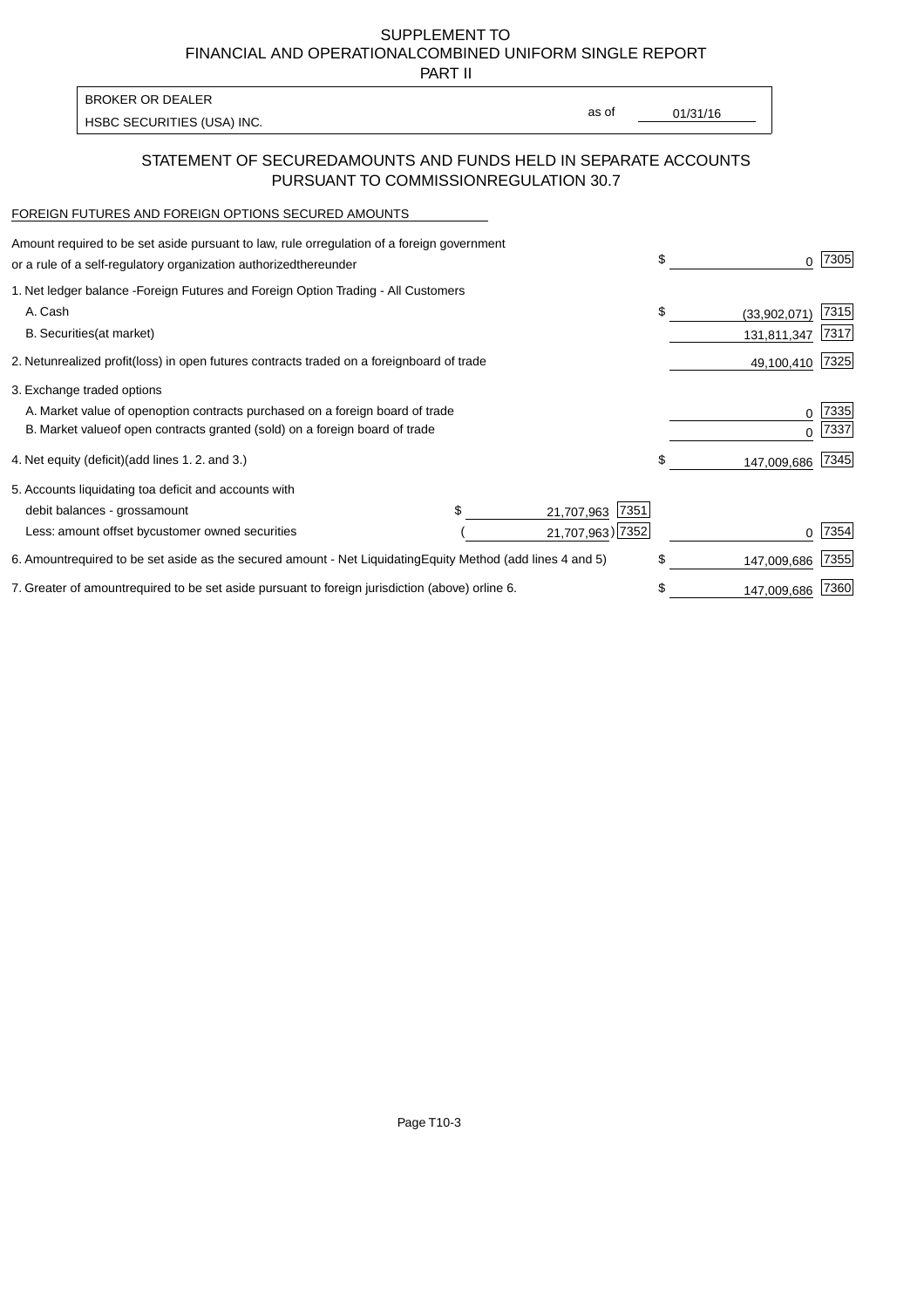PART II

| as of<br>01/31/16<br>HSBC SECURITIES (USA) INC.<br>STATEMENT OF SECURED AMOUNTS AND FUNDS HELD IN SEPARATE<br><b>ACCOUNTS</b><br>PURSUANT TO COMMISSION REGULATION 30.7<br>FUNDS DEPOSITED IN SEPARATE REGULATION 30.7 ACCOUNTS<br>1. Cash in banks<br>\$<br>A. Banks located in the United States<br>14,009,840 7500<br>B. Other banks qualified under Regulation 30.7<br>7510<br>$0$   7520   \$<br>14,009,840 7530<br>Name(s):<br><b>HARRIS TRUST</b><br>2. Securities<br>\$<br>A. In safekeeping with banks located in the United States<br>75,098,742 7540<br>30.7<br>B. In safekeeping with other banks qualified under Regulation<br>7550<br>$0$  7560 <br>75,098,742 7570<br>Name(s):<br><b>HARRIS TRUST</b><br>3. Equities with registered futures commission merchants<br>A. Cash<br>\$<br>$0$ 7580<br><b>B.</b> Securities<br>$0$ 7590<br>$0$ 7600<br>C. Unrealized gain (loss) on open futures contracts<br>$0$ 7610<br>D. Value of long option contracts<br>$0$ ) 7615<br>0 7620<br>E. Value of short option contracts<br>4. Amounts held by clearing organizations of foreign boards of<br>trade<br>Name(s):<br>7630<br>\$<br>A. Cash<br>7640<br>7650<br><b>B.</b> Securities<br>7660<br>C. Amount due to (from) clearing organizations - daily<br>variation<br>D. Value of long option contracts<br>7670<br>17675<br>7680<br>E. Value of short option contracts<br>5. Amounts held by members of foreign boards of trade<br>Name(s):<br>7690<br>\$<br>A. Cash<br>10,252,107 7700<br><b>B.</b> Securities<br>56,712,605 7710<br>C. Unrealized gain (loss) on open futures contracts<br>49,100,410 7720<br>D. Value of long option contracts<br>$0$ 7730<br>$_0$ ) 7735<br>116,065,122 7740<br>E. Value of short option contracts<br>6. Amounts with other depositories designated by a foreign<br>board of trade<br>7750<br>0 7760<br>Name(s):<br>7. Segregated funds on hand (describe:<br>0 7765<br>\$<br>205, 173, 704 7770<br>8. Total funds in separate section 30.7 accounts<br>9. Excess (deficiency) set Aside Funds for Secured Amount (subtract Line 7 Secured<br>Statement page T10-3 from Line 8)<br>\$<br>58,164,018 7380<br>\$<br>10. Management Target Amount for Excess funds in separate section 30.7 accounts<br>25,000,000 7780<br>33,164,018 7785<br>11. Excess (deficiency) funds in separate 30.7 accounts over (under) Management Target<br>\$ | <b>BROKER OR DEALER</b> |  |  |  |
|-------------------------------------------------------------------------------------------------------------------------------------------------------------------------------------------------------------------------------------------------------------------------------------------------------------------------------------------------------------------------------------------------------------------------------------------------------------------------------------------------------------------------------------------------------------------------------------------------------------------------------------------------------------------------------------------------------------------------------------------------------------------------------------------------------------------------------------------------------------------------------------------------------------------------------------------------------------------------------------------------------------------------------------------------------------------------------------------------------------------------------------------------------------------------------------------------------------------------------------------------------------------------------------------------------------------------------------------------------------------------------------------------------------------------------------------------------------------------------------------------------------------------------------------------------------------------------------------------------------------------------------------------------------------------------------------------------------------------------------------------------------------------------------------------------------------------------------------------------------------------------------------------------------------------------------------------------------------------------------------------------------------------------------------------------------------------------------------------------------------------------------------------------------------------------------------------------------------------------------------------------------------------------------------------------------------------------------------------------------------------------------|-------------------------|--|--|--|
|                                                                                                                                                                                                                                                                                                                                                                                                                                                                                                                                                                                                                                                                                                                                                                                                                                                                                                                                                                                                                                                                                                                                                                                                                                                                                                                                                                                                                                                                                                                                                                                                                                                                                                                                                                                                                                                                                                                                                                                                                                                                                                                                                                                                                                                                                                                                                                                     |                         |  |  |  |
|                                                                                                                                                                                                                                                                                                                                                                                                                                                                                                                                                                                                                                                                                                                                                                                                                                                                                                                                                                                                                                                                                                                                                                                                                                                                                                                                                                                                                                                                                                                                                                                                                                                                                                                                                                                                                                                                                                                                                                                                                                                                                                                                                                                                                                                                                                                                                                                     |                         |  |  |  |
|                                                                                                                                                                                                                                                                                                                                                                                                                                                                                                                                                                                                                                                                                                                                                                                                                                                                                                                                                                                                                                                                                                                                                                                                                                                                                                                                                                                                                                                                                                                                                                                                                                                                                                                                                                                                                                                                                                                                                                                                                                                                                                                                                                                                                                                                                                                                                                                     |                         |  |  |  |
|                                                                                                                                                                                                                                                                                                                                                                                                                                                                                                                                                                                                                                                                                                                                                                                                                                                                                                                                                                                                                                                                                                                                                                                                                                                                                                                                                                                                                                                                                                                                                                                                                                                                                                                                                                                                                                                                                                                                                                                                                                                                                                                                                                                                                                                                                                                                                                                     |                         |  |  |  |
|                                                                                                                                                                                                                                                                                                                                                                                                                                                                                                                                                                                                                                                                                                                                                                                                                                                                                                                                                                                                                                                                                                                                                                                                                                                                                                                                                                                                                                                                                                                                                                                                                                                                                                                                                                                                                                                                                                                                                                                                                                                                                                                                                                                                                                                                                                                                                                                     |                         |  |  |  |
|                                                                                                                                                                                                                                                                                                                                                                                                                                                                                                                                                                                                                                                                                                                                                                                                                                                                                                                                                                                                                                                                                                                                                                                                                                                                                                                                                                                                                                                                                                                                                                                                                                                                                                                                                                                                                                                                                                                                                                                                                                                                                                                                                                                                                                                                                                                                                                                     |                         |  |  |  |
|                                                                                                                                                                                                                                                                                                                                                                                                                                                                                                                                                                                                                                                                                                                                                                                                                                                                                                                                                                                                                                                                                                                                                                                                                                                                                                                                                                                                                                                                                                                                                                                                                                                                                                                                                                                                                                                                                                                                                                                                                                                                                                                                                                                                                                                                                                                                                                                     |                         |  |  |  |
|                                                                                                                                                                                                                                                                                                                                                                                                                                                                                                                                                                                                                                                                                                                                                                                                                                                                                                                                                                                                                                                                                                                                                                                                                                                                                                                                                                                                                                                                                                                                                                                                                                                                                                                                                                                                                                                                                                                                                                                                                                                                                                                                                                                                                                                                                                                                                                                     |                         |  |  |  |
|                                                                                                                                                                                                                                                                                                                                                                                                                                                                                                                                                                                                                                                                                                                                                                                                                                                                                                                                                                                                                                                                                                                                                                                                                                                                                                                                                                                                                                                                                                                                                                                                                                                                                                                                                                                                                                                                                                                                                                                                                                                                                                                                                                                                                                                                                                                                                                                     |                         |  |  |  |
|                                                                                                                                                                                                                                                                                                                                                                                                                                                                                                                                                                                                                                                                                                                                                                                                                                                                                                                                                                                                                                                                                                                                                                                                                                                                                                                                                                                                                                                                                                                                                                                                                                                                                                                                                                                                                                                                                                                                                                                                                                                                                                                                                                                                                                                                                                                                                                                     |                         |  |  |  |
|                                                                                                                                                                                                                                                                                                                                                                                                                                                                                                                                                                                                                                                                                                                                                                                                                                                                                                                                                                                                                                                                                                                                                                                                                                                                                                                                                                                                                                                                                                                                                                                                                                                                                                                                                                                                                                                                                                                                                                                                                                                                                                                                                                                                                                                                                                                                                                                     |                         |  |  |  |
|                                                                                                                                                                                                                                                                                                                                                                                                                                                                                                                                                                                                                                                                                                                                                                                                                                                                                                                                                                                                                                                                                                                                                                                                                                                                                                                                                                                                                                                                                                                                                                                                                                                                                                                                                                                                                                                                                                                                                                                                                                                                                                                                                                                                                                                                                                                                                                                     |                         |  |  |  |
|                                                                                                                                                                                                                                                                                                                                                                                                                                                                                                                                                                                                                                                                                                                                                                                                                                                                                                                                                                                                                                                                                                                                                                                                                                                                                                                                                                                                                                                                                                                                                                                                                                                                                                                                                                                                                                                                                                                                                                                                                                                                                                                                                                                                                                                                                                                                                                                     |                         |  |  |  |
|                                                                                                                                                                                                                                                                                                                                                                                                                                                                                                                                                                                                                                                                                                                                                                                                                                                                                                                                                                                                                                                                                                                                                                                                                                                                                                                                                                                                                                                                                                                                                                                                                                                                                                                                                                                                                                                                                                                                                                                                                                                                                                                                                                                                                                                                                                                                                                                     |                         |  |  |  |
|                                                                                                                                                                                                                                                                                                                                                                                                                                                                                                                                                                                                                                                                                                                                                                                                                                                                                                                                                                                                                                                                                                                                                                                                                                                                                                                                                                                                                                                                                                                                                                                                                                                                                                                                                                                                                                                                                                                                                                                                                                                                                                                                                                                                                                                                                                                                                                                     |                         |  |  |  |
|                                                                                                                                                                                                                                                                                                                                                                                                                                                                                                                                                                                                                                                                                                                                                                                                                                                                                                                                                                                                                                                                                                                                                                                                                                                                                                                                                                                                                                                                                                                                                                                                                                                                                                                                                                                                                                                                                                                                                                                                                                                                                                                                                                                                                                                                                                                                                                                     |                         |  |  |  |
|                                                                                                                                                                                                                                                                                                                                                                                                                                                                                                                                                                                                                                                                                                                                                                                                                                                                                                                                                                                                                                                                                                                                                                                                                                                                                                                                                                                                                                                                                                                                                                                                                                                                                                                                                                                                                                                                                                                                                                                                                                                                                                                                                                                                                                                                                                                                                                                     |                         |  |  |  |
|                                                                                                                                                                                                                                                                                                                                                                                                                                                                                                                                                                                                                                                                                                                                                                                                                                                                                                                                                                                                                                                                                                                                                                                                                                                                                                                                                                                                                                                                                                                                                                                                                                                                                                                                                                                                                                                                                                                                                                                                                                                                                                                                                                                                                                                                                                                                                                                     |                         |  |  |  |
|                                                                                                                                                                                                                                                                                                                                                                                                                                                                                                                                                                                                                                                                                                                                                                                                                                                                                                                                                                                                                                                                                                                                                                                                                                                                                                                                                                                                                                                                                                                                                                                                                                                                                                                                                                                                                                                                                                                                                                                                                                                                                                                                                                                                                                                                                                                                                                                     |                         |  |  |  |
|                                                                                                                                                                                                                                                                                                                                                                                                                                                                                                                                                                                                                                                                                                                                                                                                                                                                                                                                                                                                                                                                                                                                                                                                                                                                                                                                                                                                                                                                                                                                                                                                                                                                                                                                                                                                                                                                                                                                                                                                                                                                                                                                                                                                                                                                                                                                                                                     |                         |  |  |  |
|                                                                                                                                                                                                                                                                                                                                                                                                                                                                                                                                                                                                                                                                                                                                                                                                                                                                                                                                                                                                                                                                                                                                                                                                                                                                                                                                                                                                                                                                                                                                                                                                                                                                                                                                                                                                                                                                                                                                                                                                                                                                                                                                                                                                                                                                                                                                                                                     |                         |  |  |  |
|                                                                                                                                                                                                                                                                                                                                                                                                                                                                                                                                                                                                                                                                                                                                                                                                                                                                                                                                                                                                                                                                                                                                                                                                                                                                                                                                                                                                                                                                                                                                                                                                                                                                                                                                                                                                                                                                                                                                                                                                                                                                                                                                                                                                                                                                                                                                                                                     |                         |  |  |  |
|                                                                                                                                                                                                                                                                                                                                                                                                                                                                                                                                                                                                                                                                                                                                                                                                                                                                                                                                                                                                                                                                                                                                                                                                                                                                                                                                                                                                                                                                                                                                                                                                                                                                                                                                                                                                                                                                                                                                                                                                                                                                                                                                                                                                                                                                                                                                                                                     |                         |  |  |  |
|                                                                                                                                                                                                                                                                                                                                                                                                                                                                                                                                                                                                                                                                                                                                                                                                                                                                                                                                                                                                                                                                                                                                                                                                                                                                                                                                                                                                                                                                                                                                                                                                                                                                                                                                                                                                                                                                                                                                                                                                                                                                                                                                                                                                                                                                                                                                                                                     |                         |  |  |  |
|                                                                                                                                                                                                                                                                                                                                                                                                                                                                                                                                                                                                                                                                                                                                                                                                                                                                                                                                                                                                                                                                                                                                                                                                                                                                                                                                                                                                                                                                                                                                                                                                                                                                                                                                                                                                                                                                                                                                                                                                                                                                                                                                                                                                                                                                                                                                                                                     |                         |  |  |  |
|                                                                                                                                                                                                                                                                                                                                                                                                                                                                                                                                                                                                                                                                                                                                                                                                                                                                                                                                                                                                                                                                                                                                                                                                                                                                                                                                                                                                                                                                                                                                                                                                                                                                                                                                                                                                                                                                                                                                                                                                                                                                                                                                                                                                                                                                                                                                                                                     |                         |  |  |  |
|                                                                                                                                                                                                                                                                                                                                                                                                                                                                                                                                                                                                                                                                                                                                                                                                                                                                                                                                                                                                                                                                                                                                                                                                                                                                                                                                                                                                                                                                                                                                                                                                                                                                                                                                                                                                                                                                                                                                                                                                                                                                                                                                                                                                                                                                                                                                                                                     |                         |  |  |  |
|                                                                                                                                                                                                                                                                                                                                                                                                                                                                                                                                                                                                                                                                                                                                                                                                                                                                                                                                                                                                                                                                                                                                                                                                                                                                                                                                                                                                                                                                                                                                                                                                                                                                                                                                                                                                                                                                                                                                                                                                                                                                                                                                                                                                                                                                                                                                                                                     |                         |  |  |  |
|                                                                                                                                                                                                                                                                                                                                                                                                                                                                                                                                                                                                                                                                                                                                                                                                                                                                                                                                                                                                                                                                                                                                                                                                                                                                                                                                                                                                                                                                                                                                                                                                                                                                                                                                                                                                                                                                                                                                                                                                                                                                                                                                                                                                                                                                                                                                                                                     |                         |  |  |  |
|                                                                                                                                                                                                                                                                                                                                                                                                                                                                                                                                                                                                                                                                                                                                                                                                                                                                                                                                                                                                                                                                                                                                                                                                                                                                                                                                                                                                                                                                                                                                                                                                                                                                                                                                                                                                                                                                                                                                                                                                                                                                                                                                                                                                                                                                                                                                                                                     |                         |  |  |  |
|                                                                                                                                                                                                                                                                                                                                                                                                                                                                                                                                                                                                                                                                                                                                                                                                                                                                                                                                                                                                                                                                                                                                                                                                                                                                                                                                                                                                                                                                                                                                                                                                                                                                                                                                                                                                                                                                                                                                                                                                                                                                                                                                                                                                                                                                                                                                                                                     |                         |  |  |  |
|                                                                                                                                                                                                                                                                                                                                                                                                                                                                                                                                                                                                                                                                                                                                                                                                                                                                                                                                                                                                                                                                                                                                                                                                                                                                                                                                                                                                                                                                                                                                                                                                                                                                                                                                                                                                                                                                                                                                                                                                                                                                                                                                                                                                                                                                                                                                                                                     |                         |  |  |  |
|                                                                                                                                                                                                                                                                                                                                                                                                                                                                                                                                                                                                                                                                                                                                                                                                                                                                                                                                                                                                                                                                                                                                                                                                                                                                                                                                                                                                                                                                                                                                                                                                                                                                                                                                                                                                                                                                                                                                                                                                                                                                                                                                                                                                                                                                                                                                                                                     |                         |  |  |  |
|                                                                                                                                                                                                                                                                                                                                                                                                                                                                                                                                                                                                                                                                                                                                                                                                                                                                                                                                                                                                                                                                                                                                                                                                                                                                                                                                                                                                                                                                                                                                                                                                                                                                                                                                                                                                                                                                                                                                                                                                                                                                                                                                                                                                                                                                                                                                                                                     |                         |  |  |  |
|                                                                                                                                                                                                                                                                                                                                                                                                                                                                                                                                                                                                                                                                                                                                                                                                                                                                                                                                                                                                                                                                                                                                                                                                                                                                                                                                                                                                                                                                                                                                                                                                                                                                                                                                                                                                                                                                                                                                                                                                                                                                                                                                                                                                                                                                                                                                                                                     |                         |  |  |  |
|                                                                                                                                                                                                                                                                                                                                                                                                                                                                                                                                                                                                                                                                                                                                                                                                                                                                                                                                                                                                                                                                                                                                                                                                                                                                                                                                                                                                                                                                                                                                                                                                                                                                                                                                                                                                                                                                                                                                                                                                                                                                                                                                                                                                                                                                                                                                                                                     |                         |  |  |  |
|                                                                                                                                                                                                                                                                                                                                                                                                                                                                                                                                                                                                                                                                                                                                                                                                                                                                                                                                                                                                                                                                                                                                                                                                                                                                                                                                                                                                                                                                                                                                                                                                                                                                                                                                                                                                                                                                                                                                                                                                                                                                                                                                                                                                                                                                                                                                                                                     |                         |  |  |  |
|                                                                                                                                                                                                                                                                                                                                                                                                                                                                                                                                                                                                                                                                                                                                                                                                                                                                                                                                                                                                                                                                                                                                                                                                                                                                                                                                                                                                                                                                                                                                                                                                                                                                                                                                                                                                                                                                                                                                                                                                                                                                                                                                                                                                                                                                                                                                                                                     |                         |  |  |  |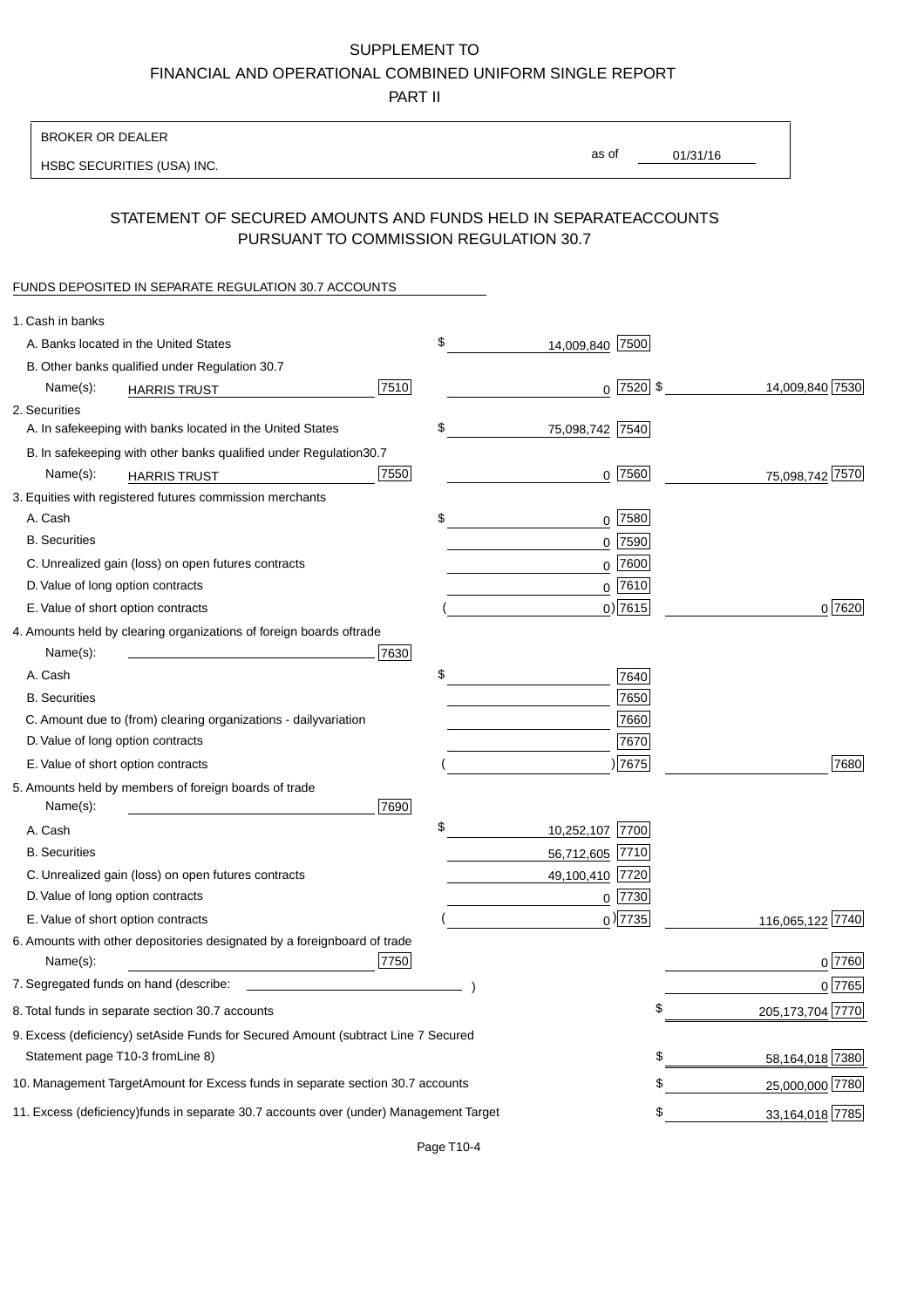PART II

HSBC SECURITIES (USA) INC. The contract of the contract of the contract of the contract of the contract of the contract of the contract of the contract of the contract of the contract of the contract of the contract of the BROKER OR DEALER

as of

#### STATEMENT OF CLEARED SWAPS CUSTOMER SEGREGATION REQUIREMENTS AND FUNDS IN CLEARED SWAPS CUSTOMER ACCOUNTS UNDER 4D(F) OF THE CEA

| <b>Cleared Swaps Customer Requirements</b>                                                                  |    |                           |
|-------------------------------------------------------------------------------------------------------------|----|---------------------------|
| 1. Net ledger balance                                                                                       |    |                           |
| A. Cash                                                                                                     | \$ | 1,107,818,709 8500        |
| B. Securities (at market)                                                                                   |    | 903,735,095 8510          |
| 2. Net unrealized profit (loss) in open cleared swaps                                                       |    | $(1, 139, 647, 838)$ 8520 |
| 3. Cleared swaps options                                                                                    |    |                           |
| A. Market value of open cleared swaps option contracts purchased                                            |    | 0   8530                  |
| B. Market value of open cleared swaps option contracts granted (sold)                                       |    | $0)$ 8540                 |
| 4. Net equity (deficit) (add lines 1, 2, and 3)                                                             | \$ | 871,905,966 8550          |
| 5. Accounts liquidating to a deficit and accounts with                                                      |    |                           |
| 65,728,587 8560<br>debit balances - gross amount<br>\$                                                      |    |                           |
| 65,722,533) 8570<br>Less: amount offset by customer owned securities                                        |    | 6,054 8580                |
| 6. Amount required to be segregated for cleared swaps customers (add lines 4 and 5)                         | \$ | 871,912,020 8590          |
| Funds in Cleared Swaps Customer Segregated Accounts                                                         |    |                           |
| 7. Deposited in cleared swaps customer segregated accounts at banks                                         |    |                           |
| A. Cash                                                                                                     | \$ | 27,105,450 8600           |
| B. Securities representing investments of cleared swaps customers' funds (at market)                        |    | 0 8610                    |
| C. Securities held for particular cleared swaps customers in lieu of cash (at market)                       |    | 15,797,552 8620           |
| 8. Margins on deposit with derivatives clearing organizations in cleared swaps customer segregated accounts |    |                           |
| A. Cash                                                                                                     |    | 160,671,173 8630          |
| B. Securities representing investments of cleared swaps customers' funds (at market)                        |    | 8640<br>0                 |
| C. Securities<br>held for particular cleared swaps customers in lieu of cash (at market)                    |    | 887,937,543 8650          |
| 9. Net settlement from (to) derivatives clearing organizations                                              |    | $(83,592,470)$ 8660       |
| 10. Cleared swaps options                                                                                   |    |                           |
| A. Value of open cleared swaps long option contracts                                                        |    | $0^{8670}$                |
| B. Value of open cleared swaps short option contracts                                                       |    | $0)$ 8680                 |
| 11. Net equities with other FCMs                                                                            |    |                           |
| A. Net liquidating equity                                                                                   |    | $0^{8690}$                |
| B. Securities representing investments of cleared swaps customers' funds (at market)                        |    | $0 \frac{8700}{ }$        |
| C. Securities held for particular cleared swaps customers in lieu of cash (at market)                       |    | 0 8710                    |
| 12. Cleared swaps customer funds on hand (describe:                                                         |    | $0 \;  8715 $             |
| 13. Total amount in cleared swaps customer segregation (add lines 7 through 12)                             | S  | 1,007,919,248 8720        |
| 14. Excess (deficiency) funds in cleared swaps customer segregation (subtract line 6 from line 13)          |    | 136,007,228 8730          |
| 15. Management Target Amount for Excess funds in cleared swaps segregated accounts                          | \$ | 115,000,000 8760          |
| 16. Excess<br>(deficiency) funds in cleared swaps customer segregated accounts over                         |    |                           |
| <b>Management Target Excess</b><br>(under)                                                                  | \$ | 21,007,228 8770           |